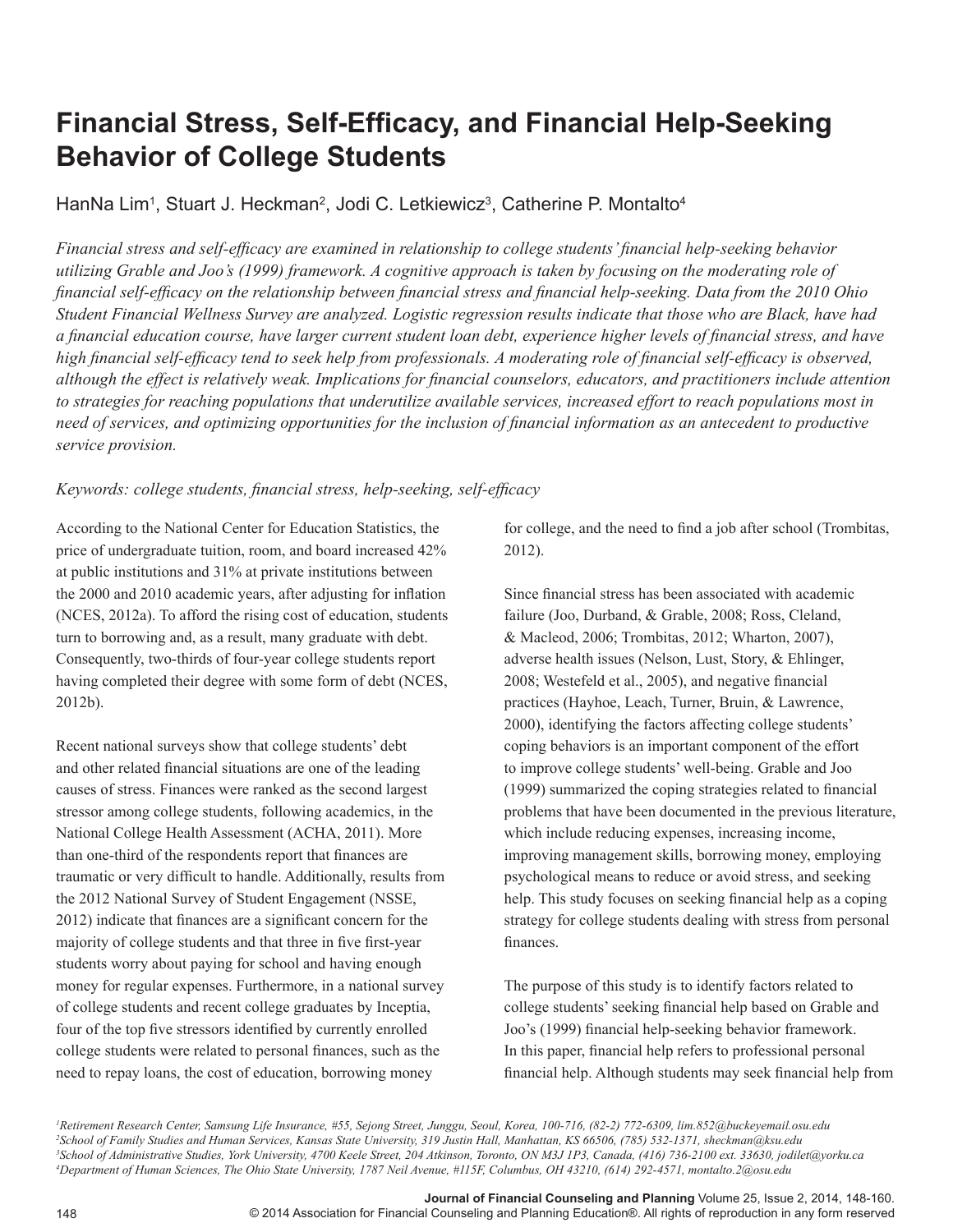other sources (e.g., family members or friends), our focus is on seeking help from personal finance professionals. In addition, this study incorporates a cognitive approach into the original framework by positing a moderating role for financial self-efficacy between financial stress and seeking financial help. Acknowledging the increasing interest in the role of psychological factors in financial behavior (e.g., Hira, 2010; Lown, 2011), this study furthers our understanding of the psychological influences on college students' financial helpseeking behavior by combining theoretical frameworks from personal finance and psychology.

#### **Literature Review**

#### *Financial Help-Seeking Behavior*

Help-seeking behavior has been studied extensively in medical, psychological, and sociological research (Grable & Joo, 1999). However, until Grable and Joo (1999) developed a framework applied to financial help, there had been very limited research on financial help-seeking behavior. Grable and Joo viewed help-seeking behavior as a coping strategy related to financial problems and based their approach on help-seeking behaviors in health care decision-making processes (see Suchman, 1966). The financial help-seeking process consists of five stages: (1) the exhibition of financial behaviors, (2) the evaluation of own financial behaviors, (3) the identification of the causes of financial behaviors, (4) the decision to seek help, and (5) the choice among help assistance options. Based on Grable and Joo's framework, two streams of research are most prevalent: the decision to seek help (stage 4) and from whom or what type of help to seek (stage 5).

Grable and Joo's (1999) empirical analysis examined whether demographic and socioeconomic factors, financial knowledge, financial stressors, financial risk tolerance, and financial behaviors were determinants of help-seeking behavior among clerical workers. The results from the discriminant analysis showed that individuals who were younger, did not own homes, reported high levels of financial stressors, or reported poor financial behaviors were more likely to seek help.

Britt et al. (2011) explored factors affecting whether students seek on-campus, peer-based financial counseling. Data were obtained from students who sought free financial counseling from an on-campus financial counseling center (the clinical group) and a sample of students who completed the survey in response to a cash incentive (the non-clinical group). All respondents were college students from the same university. The dependent variable was an indicator variable for whether the student was in the clinical group (i.e., sought help) or

the non-clinical group. The independent variables included measures of demographic characteristics, financial resources, financial attitudes, and mental health status. The results from a Classification and Regression Tree indicated that, in order of importance, persons with lower perceived net worth, higher mental health distress, higher age, lower perceived financial knowledge, and lower predicted income satisfaction were more likely to seek on-campus financial counseling. Results from the logistic regression analysis confirmed that students who were older, had less net worth, and less financial knowledge were more likely to be help-seekers (Britt et al., 2011).

Several studies have explored the types of help individuals use for personal finance assistance. Grable and Joo (2001) examined factors associated with the choice of seeking help from a financial professional or a non-professional. Those who indicated use of financial planners, financial counselors, insurance agents, or stockbrokers as their primary help provider were classified as professional help-seekers, while those who indicated use of friends, family, or work colleagues as their primary help provider were classified as non-professional help-seekers. Two psycho-social variables, self-esteem and financial satisfaction, were included in the analysis in addition to the explanatory variables utilized in Grable and Joo's (1999) original framework. The results from the discriminant analysis suggested that the decision to seek professional help is most directly associated with higher financial risk tolerance, better financial behaviors, homeownership, higher financial satisfaction, and higher age.

Joo and Grable (2001) also explored the factors associated with seeking professional help when making retirement investment decisions. The dependent variable was a dummy variable indicating whether or not the respondents used the advice of a financial professional for their recent retirement investment decisions. The independent variables included various demographic and socioeconomic variables, and factors for financial behavior, retirement attitude, and risk tolerance. The logistic regression results indicated that males and those with low income were significantly less likely to seek help from professionals while those who had better financial behaviors, positive retirement attitudes, and higher levels of risk tolerance were significantly more likely to seek professional help for their retirement investment decisions.

#### *Financial Stress Among College Students*

The literature on financial stress among college students has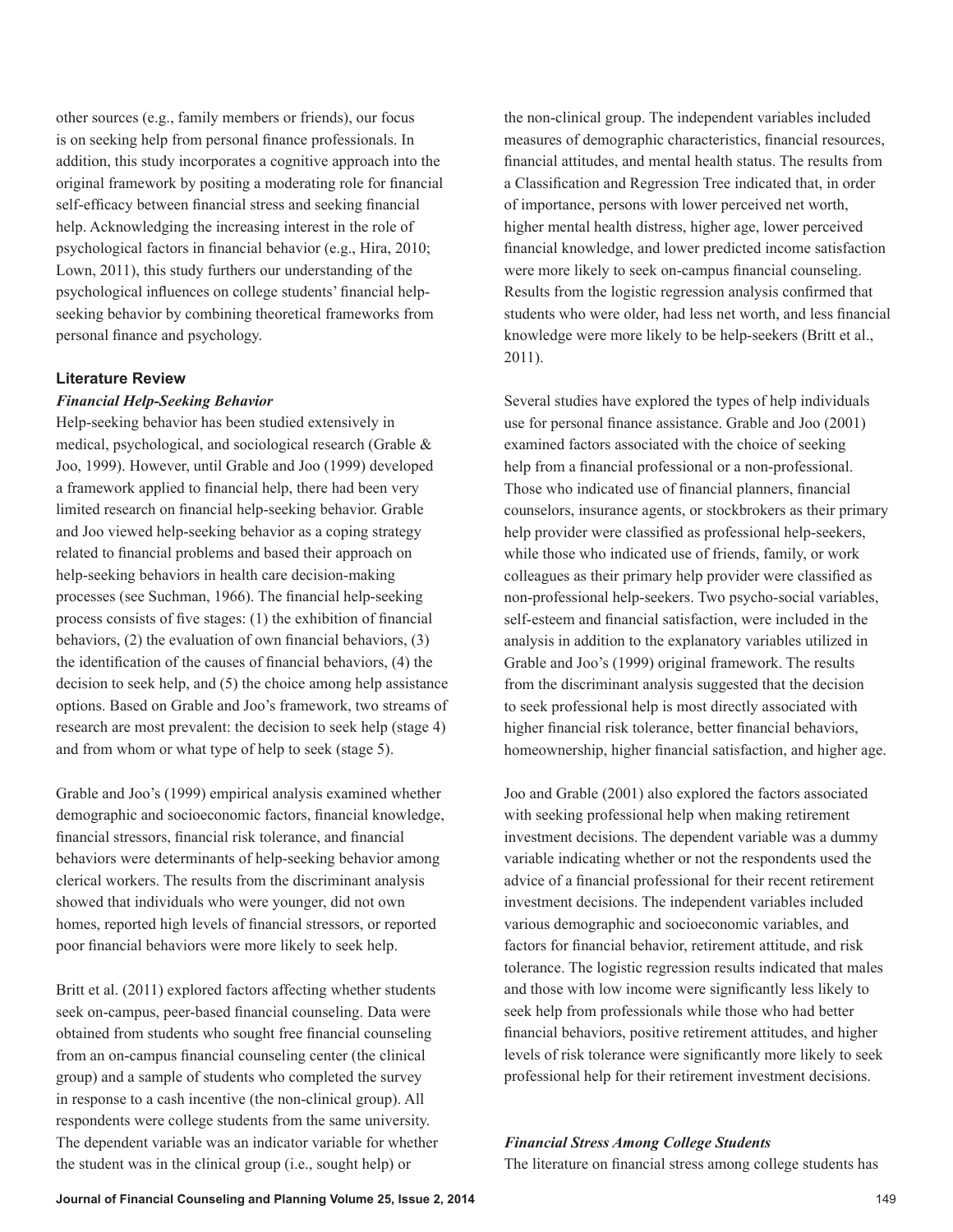focused on the negative effects of financial stress on wellbeing in terms of academic performance, health issues, and financial practices. Wharton (2007) explored college students' financial characteristics affecting their academic success, measured by GPA and credit hours earned. Financial stress of college students was measured by self-reports of whether or not the amount of debt caused them to reduce class loads, consider dropping out of college, or neglect academic work. The students who reported financial stress were found to earn lower grades and enroll for fewer credit hours per quarter. Joo, Durband, and Grable (2008) also approached college students' financial stress from the perspective of academic impacts. The students who experienced academic interruption, such as reducing course loads or dropping out for a semester due to financial matters, reported higher stress from their personal finances.

In the United Kingdom, Ross, Cleland, and Macleod (2006) investigated debt, stress, and academic performance of medical school students. The respondents rated money as the second most significant cause of stress following coursework. Students who perceived that worrying about money affected their academic performance were found to have poorer academic performance, while the level of debt itself showed no direct relationship with academic performance. More recent surveys have found that financial concerns interfere with academic performance (NSSE, 2012; Trombitas, 2012). A study by Trombitas (2012) found that one third of respondents reported that financial stressors have had a negative impact on their academic performance or progress.

Researchers have also investigated negative health issues related to financial stress. Nelson, Lust, Story, and Ehlinger (2008) found that credit card debt and perceived stress are related to unhealthy behaviors, such as insufficient physical activity and binge drinking. Financial stress has also been associated with suicide risk among college students. Among students who had attempted suicide, 78% cited financial stress as one of the reasons for the attempt (Westefeld et al., 2005).

Hayhoe et al. (2000) explored the relationship between financial stress and financial practices. They measured financial stress using the number of reported financial stressors, which included (1) not able to purchase clothing, (2) not able to discuss financial matters, (3) not able to pay utilities, (4) not able to save for emergencies, (5) have financial concerns that affect relationships, (6) no money for medical bills, and (7) not able to keep a car running. They found financial stress was negatively related with good financial practices and positively related with bad financial practices. Students who were experiencing more financial stress were less likely to save regularly and feel they are doing a good job managing their finances, and more likely to pay interest, make minimum payments, write checks with insufficient funds in the bank, and regret making purchases.

Lastly, Archuleta, Dale, and Spann (2013) explored associations between financial anxiety among college students and measures of financial satisfaction, financial debt, and demographic control variables. Hierarchical multiple regression results indicated that student loan debt was associated with a larger increase in financial anxiety than an aggregate measure of total debt. Across all measures of debt, financial satisfaction retained a large and significant effect on lowering financial anxiety.

# *Financial Self-Efficacy*

Self-efficacy, an important construct in social psychology, refers to a feeling of being able to deal with a situation effectively (Bandura, 1977). High levels of self-efficacy are expected to produce benefits to individual well-being, especially physical and mental health, through its influence on individuals' behavioral changes (Bandura, 1977, 1982; Gecas, 1989). In the cognitive theory of stress and coping, self-efficacy operates as a cognitive mediator of stress and stress-related adaptive behaviors (Folkman, 1984; Folkman, Schaefer, & Lazarus, 1979).

In the personal finance field, financial self-efficacy has been operationalized by incorporating financial management references into the general self-efficacy concept. Based on the global mastery (self-efficacy) scale first developed by Pearlin and Schooler (1978), Dietz, Carrozza, and Ritchey (2003) used a financial self-efficacy scale to analyze retirement saving strategies. Three items were chosen to form the scale: (1) I have little control over financial things that happen to me, (2) I often feel helpless in dealing with the money problems of life, and (3) There is little I can do to change many of the important money issues in my life. Danes and Haberman (2007) used financial self-efficacy to evaluate the effects of the National Endowment for Financial Education (NEFE) High School Financial Planning Program (HSFPP) curriculum on high school students, focusing on gender differences. Two aspects of financial self-efficacy were employed: (1) I believe the way I manage my money will affect my future, and (2) I feel confident about making decisions that deal with money. Lapp (2010) measured financial self-efficacy with three items: (1) I was good at planning for my financial future, (2) I was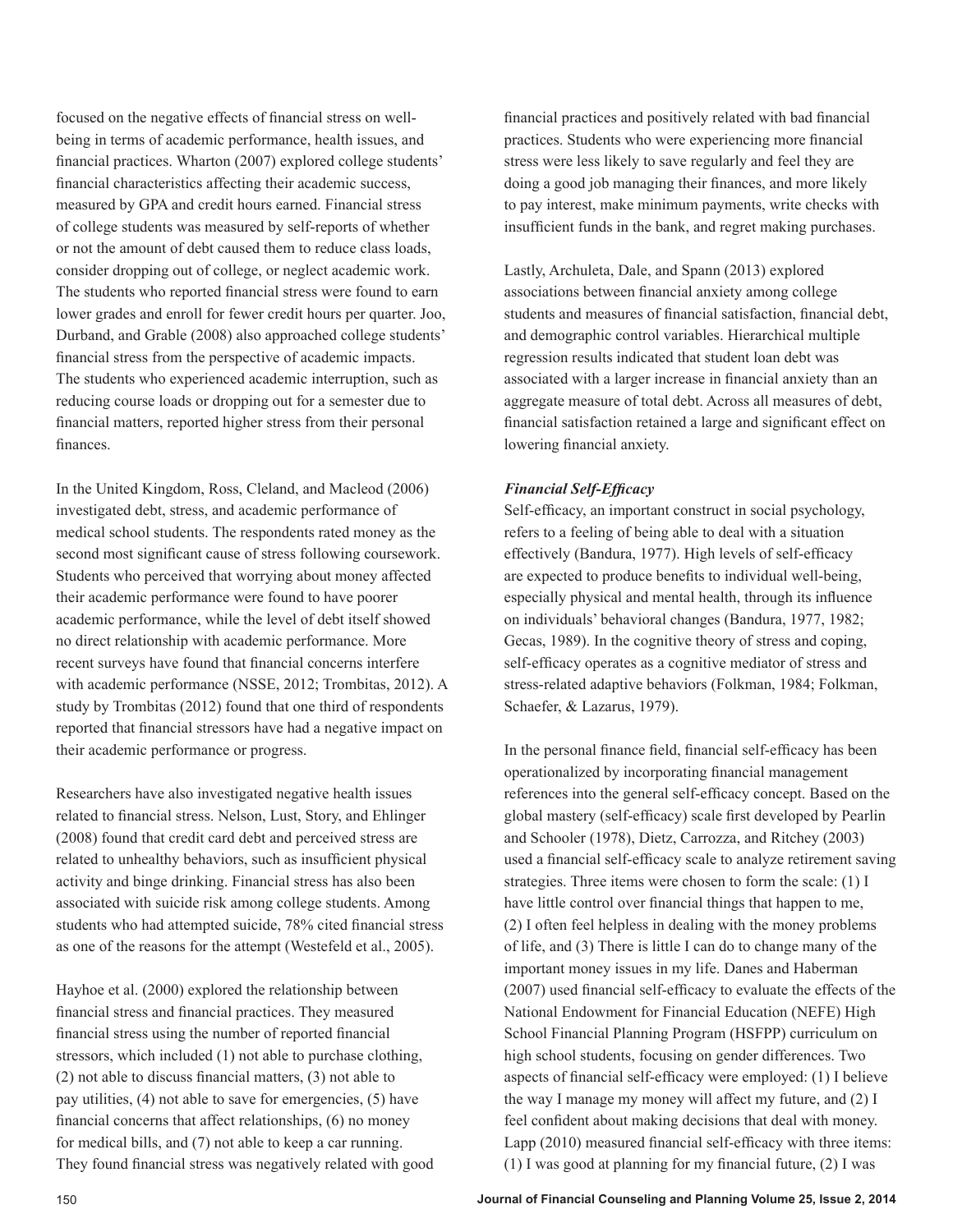satisfied with my financial situation, and (3) I was able to save money. Higher financial self-efficacy was associated with lower debt, fewer financial problems, lower financial stress, and higher savings and financial happiness. In an analysis of college students, Heckman and Grable (2011) used Danes and Haberman's (2007) construct related to confidence in financial decisions to measure financial self-efficacy and found that college students' financial knowledge was positively associated with financial self-efficacy.

Recently, Lown (2011) developed and assessed the validity of a financial self-efficacy scale. Adapted from the 10-item General Self-Efficacy scale by Schwarzer and Jerusalem (1995), the following items were used to measure financial self-efficacy: (1) It is hard to stick to my spending plan when unexpected expenses arise, (2) It is challenging to make progress toward my financial goals, (3) When unexpected expenses occur I usually have to use credit, (4) When faced with a financial challenge, I have a hard time figuring out a solution, (5) I lack confidence in my ability to manage my finances, and (6) I worry about running out of money in retirement. To assess the validity of the scale, the financial self-efficacy scale was compared with the Retirement Personality Type measure, a self-perception measure of investment sophistication, and financial confidence; the results supported the validity of the scale.

## **Conceptual Framework**

To investigate the factors related to college students' financial help-seeking behavior, this study utilized Grable and Joo's (1999) financial help-seeking framework. Based on their fivestage framework, this study focused on the fourth stage, the decision to seek help, and specifically professional financial help. Grable and Joo's (1999) original framework includes financial knowledge, financial stressors, financial attitudes, and demographic and socioeconomic factors, such as age, gender, marital status, ethnic and racial background, household income, education, and number of financial dependents, as the determinants of financial help-seeking behavior. This study modified Grable and Joo's framework. The sample for this study was college students, therefore class rank and school type variables were included and age, marital status, education, and number of financial dependents were excluded. Household income was also excluded from the analysis since this information is not included in the data set. Financial knowledge (financial education) and financial stressors both remained in the model. The amount of student loan debt was included in the model as a financial stressor along with a factor score for financial stress. Financial attitudes also

remained in the model and were measured with the financial self-efficacy variable.

Additionally, this study extended the original framework of Grable and Joo by taking a cognitive approach. Financial selfefficacy could have a direct effect on financial help-seeking behavior, but the cognitive approach posits possible mediating or moderating roles as well. Individuals with higher financial self-efficacy may feel more able to deal with financial situations effectively and may seek professional financial expertise resulting in a direct and positive relationship between financial self-efficacy and financial help-seeking. The cognitive theory of stress and coping emphasizes that self-efficacy can also have a mediating role on the relationship between stress and help-seeking behavior. A mediator is defined as a variable that accounts for the relationship between an independent variable and a dependent variable (Baron & Kenny, 1986). If self-efficacy mediates the relationship between stress and help-seeking, then the impact of stress on help-seeking should be reduced and possibly become insignificant when financial self-efficacy in included in the model. On the other hand, a moderator is defined as a variable that affects the direction and/or strength of the relationship between an independent variable and a dependent variable (Baron & Kenny, 1986). If self-efficacy moderates the relationship between stress and help-seeking, then the strength of the relationship between stress and help-seeking will differ between individuals with high and low self-efficacy. Guided by previous research documenting associations between stress and help-seeking and between self-efficacy and help-seeking, the moderating role of financial self-efficacy was adopted. Figure 1 illustrates this framework.

## **Hypotheses**

Based on the theoretical framework discussed above, three hypotheses were generated. The first two hypotheses were based on the financial help-seeking framework and the third hypothesis was based on the cognitive theory of stress and coping

- H1: There is a positive relationship between financial stress and financial help-seeking.
- H2: There is positive relationship between financial selfefficacy and financial help-seeking.
- H3: The relationship between financial stress and financial help-seeking is moderated by financial selfefficacy.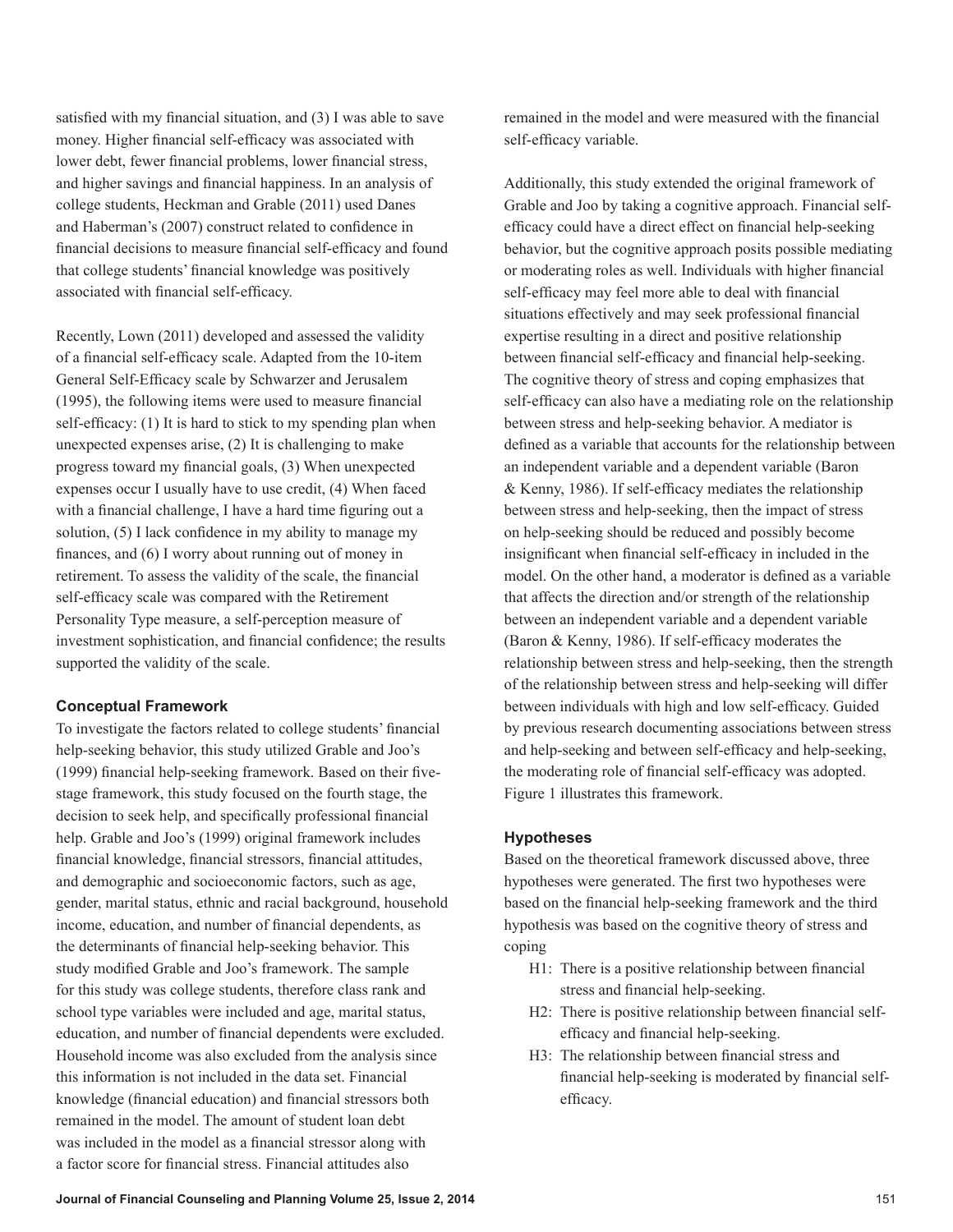**Figure 1. Conceptual Framework** 



## **Methodology**

#### *Data and Sample*

This study utilized data from the 2010 Ohio Student Financial Wellness Survey (OSFWS). Following IRB approval, the OSFWS was administered in the fall of 2010 and nineteen Ohio postsecondary schools participated in the survey. Each participating institution drew a random sample of students from their undergraduate population who were then invited to participate in the online survey. To encourage participation, respondents were entered into a drawing for an iPad. The survey response rate was 17.1% resulting in 5,729 respondents. Information was collected on demographics, financial behavior, financial support, financial stress, financial socialization, academic priorities, and perception of debt. After eliminating observations with missing values on key variables, a sample of 4,713 respondents was used in the analysis.

## *Dependent Variable*

The dependent variable was a binary variable distinguishing students who have sought financial help, coded 1, from those who have not, coded 0. Students who indicated that they have met with a financial counselor or advisor, a financial aid counselor, or a credit counselor concerning their finances were coded as seeking financial help.

## *Independent Variables*

The independent variables included demographic characteristics, financial education, student loans, financial stress, and financial self-efficacy.

*Demographic Characteristics.* Variables were created to control for student characteristics including gender, racial/ ethnic identity, class rank, and type of institution attended. Gender was a binary variable with males coded 1. Students self-identified their racial/ethnic identities as one of the following categories: "White," "Black," "Hispanic," "Asian," or "other." Dummy variables were created for each group and White was the reference category. Dummy variables were also created for the students' class rank. The five categories were "freshman," "sophomore," "junior," "senior," and "other," with freshman as the reference category. Lastly, dummy variables were created to distinguish the type of educational institution each student attends. The three categories were "community college," "4-year public university," and "4 year private university," with 4-year public university as the reference category.

*Financial Education.* Financial education was measured with two dummy variables. The survey used a 4-point Likert scale to measure agreement with statements about attending personal finance classes or workshops while in high school and while in college. To make a distinction between students who took a financial education course and those who did not, students were coded as receiving high school financial education if they agreed or strongly agreed that they have attended personal finance classes or workshops while in high school. Financial education in college was measured in a similar manner. Dummy variables were appropriate in this case because the distinction was between students who took a financial education course and those who did not; the degree to which they received financial education was not the focus.

*Student Loans.* The respondents to the 2010 OSFWS were asked how much they currently owe in student loans. The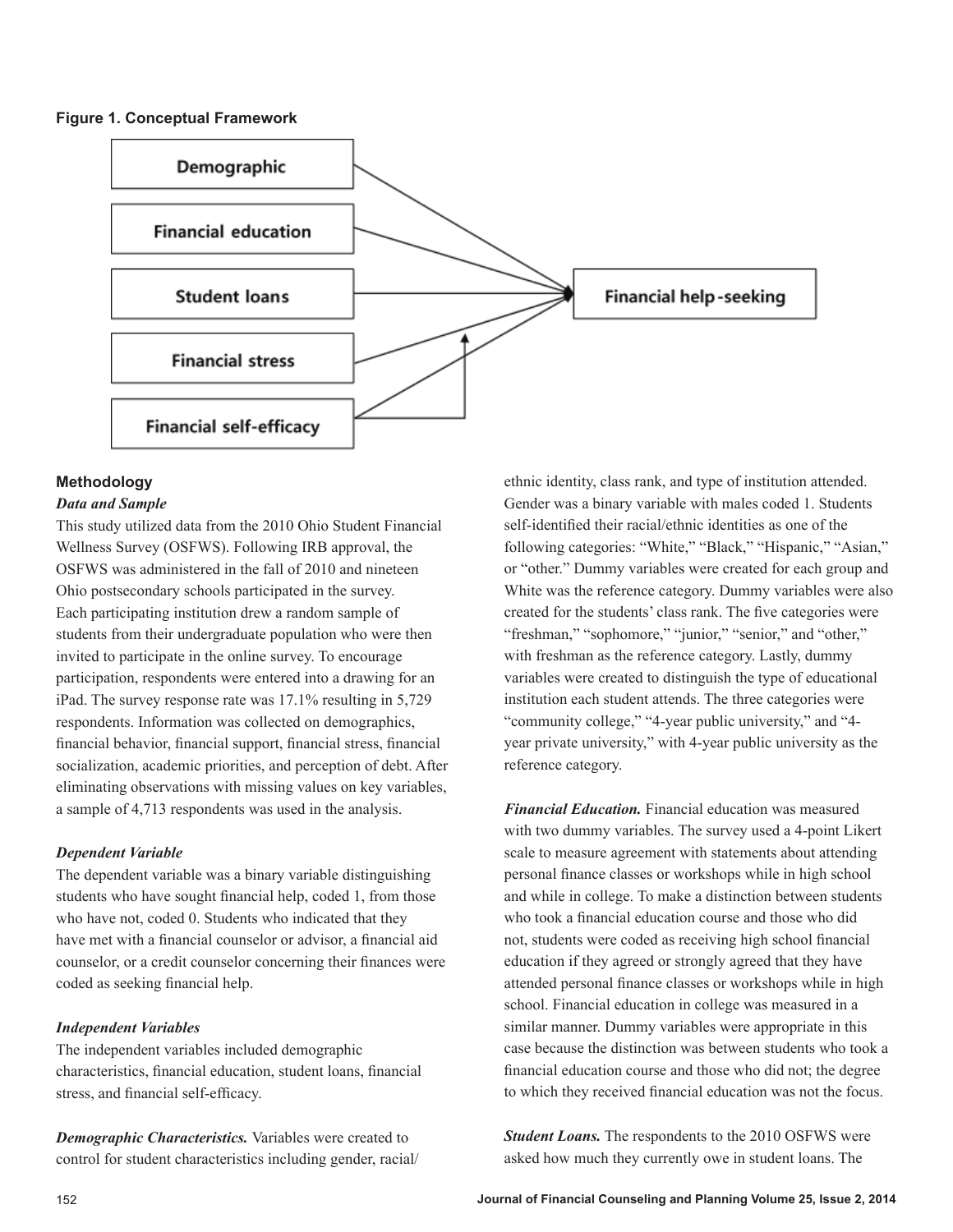possible answers were 1 (none), 2 (less than \$1,000), 3 (\$1,000 to 4,999), 4 (\$5,000 to 9,999), 5 (\$10,000 to 19,999), 6 (\$20,000 to 29,999), 7 (\$30,000 to 39,999), 8 (\$40,000 to 49,999), 9 (\$50,000 to 74,999), 10 (\$75,000 to 100,000), 11 (over \$100,000), and 12 (don't know). Those who answered that they don't know how much they currently owe in student loans (category 12) were excluded from the sample in this study. Because the intervals between categories were not consistent, the categorical answers were transformed to continuous values by using \$0 for category 1, \$112,500 for category 11 and taking the midpoint of each range for the other categories.

*Financial Stress.* Financial stress was measured with a factor score obtained from the following six statements/questions:

- 1. I feel stressed about my personal finances in general.
- 2. I worry about being able to pay monthly expenses.
- 3. I worry about having enough money to pay for school.
- 4. How much stress does the total amount of money you owe cause you?
- 5. How much stress does credit card debt cause you?
- 6. How much stress does student loan debt cause you?

For items 1 to 3, students responded on a four-point scale, ranging from 1 (strongly disagree) to 4 (strongly agree). For items 4 to 6, students responded on a six-point scale: 1 (does not apply/no debt), 2 (none), 3 (small amount), 4 (medium amount), 5 (large amount), and 6 (extreme amount). Higher scores on the financial stress factor represent higher financial stress. From the factor analysis, one factor was extracted from the above six items with a Cronbach's alpha of 0.826.

*Financial Self-Efficacy.* Financial self-efficacy was measured by a single question that prompted self-assessment of one's ability to manage personal finances. The statement was "I can manage my money well" and students responded on a scale ranging from 1 (strongly disagree) to 4 (strongly agree). Given the distribution of student responses to this statement, the four categories were collapsed into two groups: those who

disagreed and those who agreed. For simplicity of discussion, students who disagreed or strongly disagreed to this statement are referred to as the "low" financial self-efficacy group; students who agreed or strongly agreed are referred to as the "high" financial self-efficacy group.

The measurement of financial self-efficacy in the survey is a limitation worth noting. Both the question and the scale likely skewed participant responses towards agreeing since disagreeing at any level suggested the student was not competent and a neutral option or larger scale was not available. See Schwarz (1999) for a thorough discussion about the influence of questions and scales on participant responses.

#### **Data Analysis**

For the multivariate analysis, a series of logistic regressions were conducted. All the analyses were conducted using SPSS 20 for Windows.

#### **Results**

## *Descriptive Analysis*

About two out of five respondents (18.5%) reported to have met with a financial counselor or advisor; 27.2% reported to have met with a financial aid counselor; and 4.9% reported to have met with a credit counselor concerning their finances. Those who have met with at least one of those financial professionals were categorized as financial help-seekers, representing approximately 40% of the sample (Table 1). This number is lower than what has been reported in past studies. In Grable and Joo's 1999 study of clerical workers, about 53% reported that they sought financial help from a financial planner, an attorney, a credit/budget counselor, or friends/relatives/co-workers. In the study of faculty and staff members (Grable & Joo, 2001), 51% sought professional help or advice about a personal finance question, problem or issue, while 57% of workers who sought or used help regarding retirement investment reported that they sought help from financial professionals (Joo & Grable, 2001). The lower reported financial help-seeking frequency in our study may be explained by the relatively young age of our sample and the fact that traditional undergraduate students are still financially

#### **Table 1. Help-Seeking by Financial Professional**

|                                         |                                | <b>Frequency (Percentage)</b> |
|-----------------------------------------|--------------------------------|-------------------------------|
| Concerning my finances, I have met with | Financial counselor or advisor | 873 (18.5%)                   |
|                                         | Financial aid counselor        | $1,280(27.2\%)$               |
|                                         | Credit counselor               | $229(4.9\%)$                  |
|                                         | At least one of them           | $1,860(39.5\%)$               |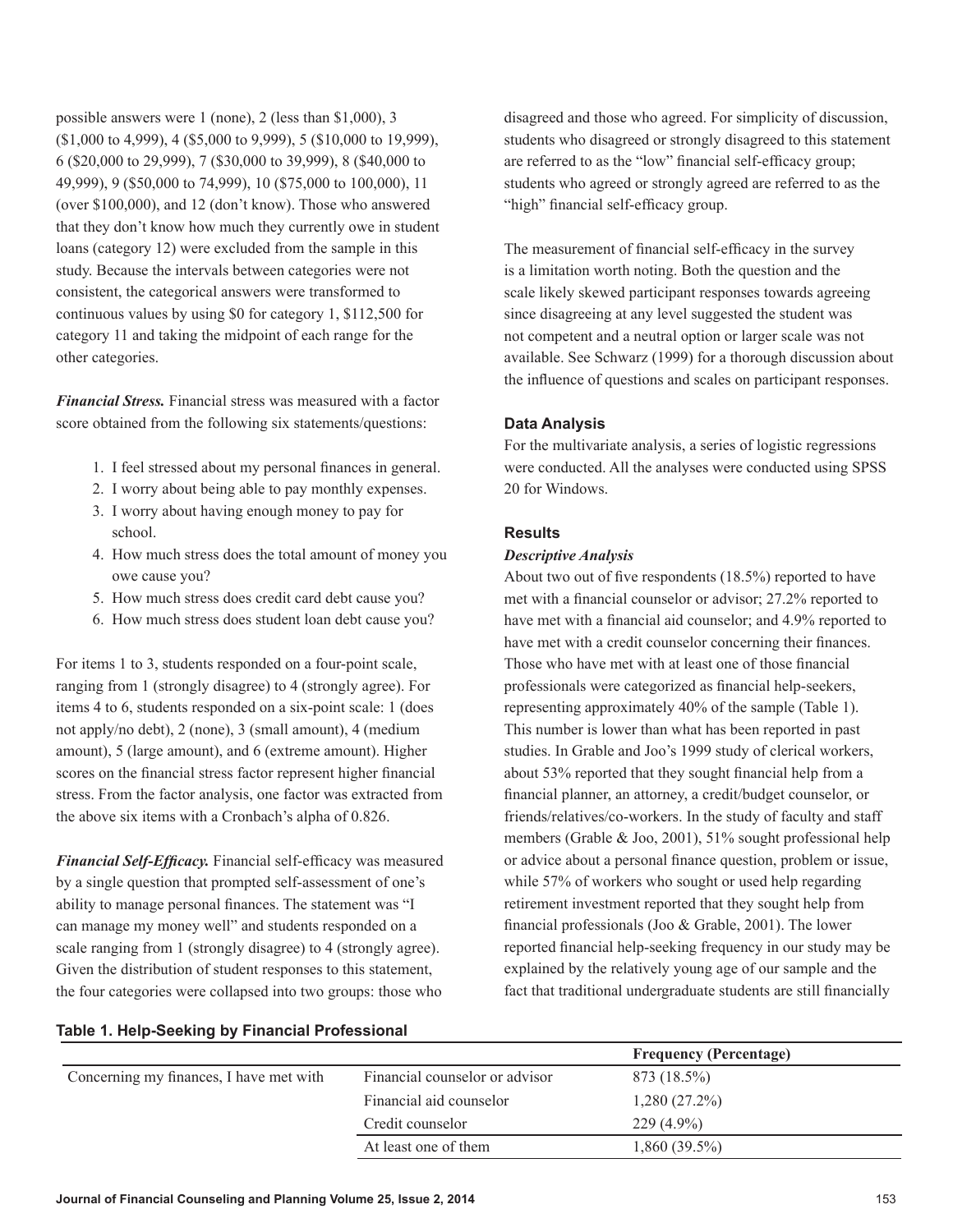|                                   | <b>Full Sample</b> | <b>Help-Seeker</b> | <b>Non Help-Seeker</b> |
|-----------------------------------|--------------------|--------------------|------------------------|
| <b>Variables</b>                  | $(N=4,713)$        | $(N=1,860)$        | $(N=2,853)$            |
|                                   | Proportion         | Proportion         | Proportion             |
| Gender                            |                    |                    |                        |
| Female                            | 68.10%             | 71.30%             | 66.10%                 |
| Male                              | 31.90%             | 28.70%             | 33.90%                 |
| Race                              |                    |                    |                        |
| White                             | 83.20%             | 80.50%             | 85.00%                 |
| <b>Black</b>                      | 7.20%              | 9.50%              | 5.70%                  |
| Hispanic                          | 2.30%              | 2.50%              | 2.10%                  |
| Asian                             | 2.70%              | 2.20%              | 2.90%                  |
| Other race                        | 4.70%              | 5.30%              | 4.30%                  |
| Rank                              |                    |                    |                        |
| Freshman                          | 26.10%             | 30.00%             | 23.60%                 |
| Sophomore                         | 23.60%             | 24.20%             | 23.20%                 |
| Junior                            | 19.20%             | 19.00%             | 19.40%                 |
| Senior                            | 25.70%             | 22.20%             | 28.00%                 |
| Other rank                        | 5.30%              | 4.60%              | 5.80%                  |
| Institution type                  |                    |                    |                        |
| 4-year public                     | 36.70%             | 26.90%             | 43.10%                 |
| 4-year private                    | 36.30%             | 42.10%             | 32.60%                 |
| 2-year public                     | 27.00%             | 31.00%             | 24.30%                 |
| Financial education - high school |                    |                    |                        |
| N <sub>0</sub>                    | 73.80%             | 65.90%             | 79.00%                 |
| Yes                               | 26.20%             | 34.10%             | 21.00%                 |
| Financial education - college     |                    |                    |                        |
| N <sub>0</sub>                    | 82.80%             | 73.80%             | 88.70%                 |
| Yes                               | 17.20%             | 26.20%             | 11.30%                 |
| Financial self-efficacy           |                    |                    |                        |
| Low                               | 20.00%             | 18.80%             | 20.80%                 |
| High                              | 80.00%             | 81.20%             | 79.20%                 |
|                                   | Mean               | Mean               | Mean                   |
| Student loan (\$1,000)            | 13                 | 15                 | 12                     |
| Financial stress factor           | $\boldsymbol{0}$   | 0.23               | $-0.15$                |

**Table 2. Descriptive Statistics of the Independent Variables**

dependent upon parents.

The majority of the respondents were female (68%) and White (83%). These characteristics are comparable with the characteristics of the respondents in past studies with a large proportion of the sample made up of females and white respondents (Grable & Joo, 1999; Grable & Joo, 2001; Joo & Grable, 2001). Respondents' ranks were distributed relatively evenly with 26% freshmen; 24% sophomores; 19% juniors; 26% seniors; 5% of respondents reported their rank as "other." Students who attended a 4-year public college, 4-year private college, and 2-year community college accounted for 37%, 36%, and 27% of the sample, respectively. Only a small proportion of students in the sample reported that they have attended personal finance classes or workshops while in high school (26%) or college (17%). A majority of the respondents (80%) reported that they manage money well. The average student loan amount was \$13,000, although this was higher in the help-seeking group (\$15,000) than the non-help-seeking group (\$12,000). The help-seeking group had higher scores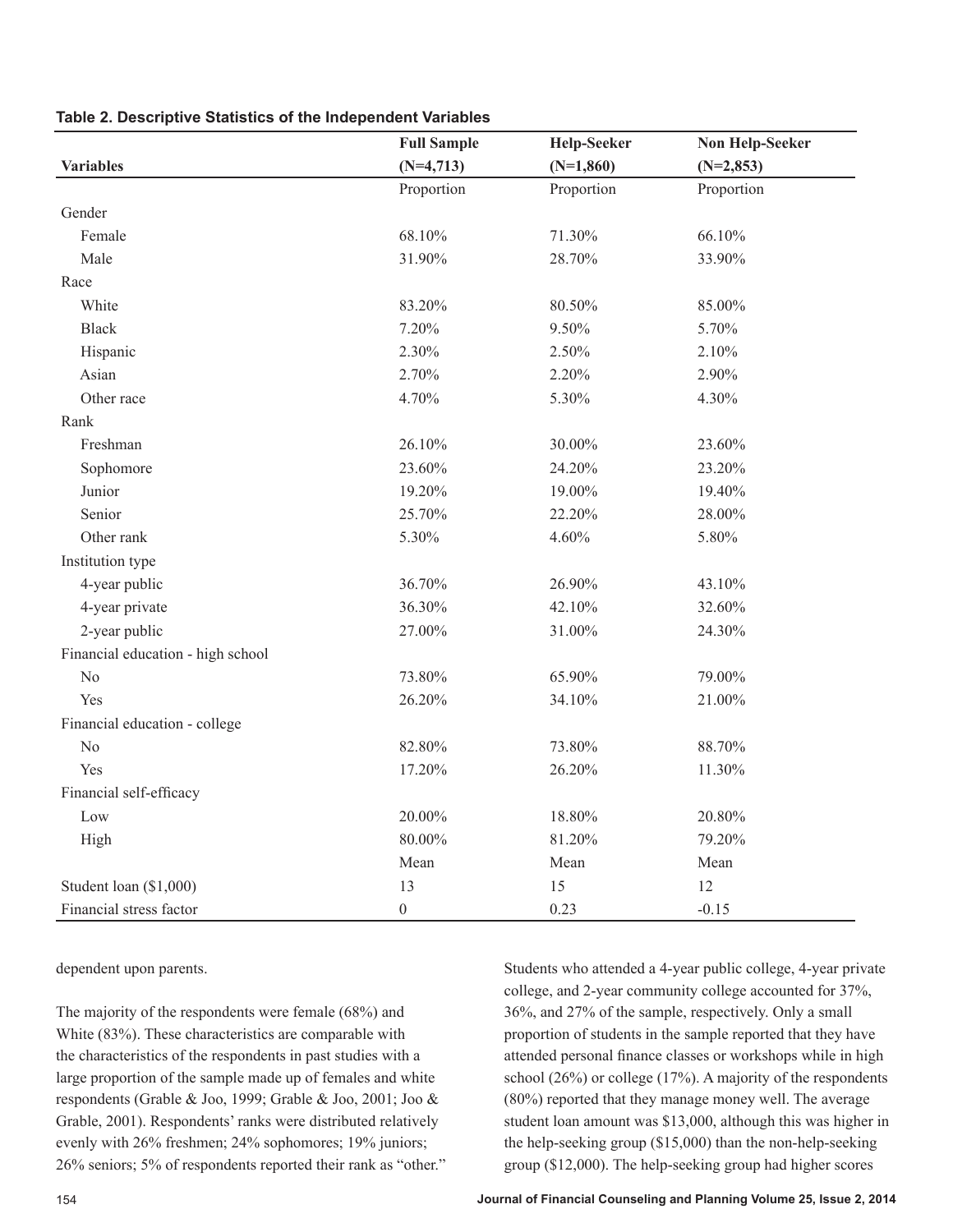| <b>Table 3. Items Used for Financial Stress Factor</b> |  |  |  |  |
|--------------------------------------------------------|--|--|--|--|
|--------------------------------------------------------|--|--|--|--|

|                                                                           |                    | <b>Mean Score</b>  |                            |
|---------------------------------------------------------------------------|--------------------|--------------------|----------------------------|
|                                                                           | <b>Full Sample</b> | <b>Help-Seeker</b> | Non Help-<br><b>Seeker</b> |
|                                                                           | $(N=4,713)$        | $(N=1,860)$        | $(N=2,853)$                |
| I feel stressed about my personal finances in general. (1-4)              | 2.98               | 3.09               | 2.9                        |
| I worry about being able to pay monthly expenses. (1-4)                   | 2.68               | 2.84               | 2.58                       |
| I worry about having enough money to pay for school. (1-4)                | 2.76               | 2.94               | 2.64                       |
| How much stress does the total amount of money you owe cause you? $(1-6)$ | 3.62               | 3.95               | 3.41                       |
| How much stress does credit card debt cause you? (1-6)                    | 2.32               | 2.47               | 2.23                       |
| How much stress does student loan debt cause you? (1-6)                   | 3.41               | 3.85               | 3.13                       |

of financial stress  $(+0.23)$  than the non-help-seeking group (-0.15). Table 2 contains descriptive statistics for the full sample as well as the help-seeking and non-help-seeking sub samples. The items used to create the financial stress factor score are summarized in Table 3. The mean score on each item was higher for the help-seeking group compared to the nonhelp-seeking group.

# **Multivariate Analysis**

Three empirical models were estimated in order to assess the relative contribution of the sets of explanatory variables of interest in this study. Model 1 included only demographic characteristics. Model 2 added two financial education variables, student loans, a financial stress factor score, and a financial self-efficacy variable. Finally, the interaction term between financial stress and financial self-efficacy was included in Model 3 to examine the moderating role of financial self-efficacy. Likelihood ratio tests were conducted to examine whether newly entered variables added explanatory power to the models. In this study, financial self-efficacy is regarded as a moderator, since it is hypothesized to affect the relationship between financial stress and help-seeking behavior. If the interaction is significant, the moderator hypothesis is supported (Baron & Kenny, 1986; Cohen, Cohen, West, &Aiken, 2003). Table 4 contains the logistic regression results.

*Model 1.* Gender, race, rank, and institution were significantly associated with financial help-seeking. Males and older students had lower odds of having met with financial professionals compared to females and freshmen, while Black students and students attending 4-year private colleges or 2-year public colleges had higher odds of having met with financial professionals compared to White students and students attending 4-year public colleges, respectively. When controlling for other demographic characteristics, students

attending 4-year private schools or 2-year public schools had approximately two times the odds of seeking help compared to 4-year public school students. The odds of having met with financial professionals were 80% higher for Black students than for White students.

*Model 2.* The variables entered in Model 2 added significant explanatory power evidenced by the likelihood ratio test  $(p<0.001)$ . Both financial education variables were positively associated with help-seeking behavior. Compared to students who did not complete a personal finance class in high school, students who had completed a high school personal finance class had 60% higher odds of seeking financial help. The impact of financial education in college was even stronger. Students who attended a personal finance class in college had almost 2.5 times the odds of seeking help compared to students who did not attend a personal finance class in college. Also, student loan debt amount, financial stress, and financial self-efficacy were positively associated with help-seeking behavior. Those who reported "high" financial self-efficacy had about 34% higher odds of having sought financial help compared to those who reported "low" financial self-efficacy. After these new variables were added, the demographic characteristics remained significant.

*Model 3.* Model 3 tested the moderating effect of financial self-efficacy on the relationship between financial stress and help-seeking behavior by adding an interaction term between financial stress and financial self-efficacy to Model 2. The result of the likelihood ratio test indicates that the interaction term between financial stress and financial self-efficacy adds some explanatory power in Model 3, though only at the p<0.1 level.

The direct effects of financial stress and financial self-efficacy decreased slightly after including the interaction term between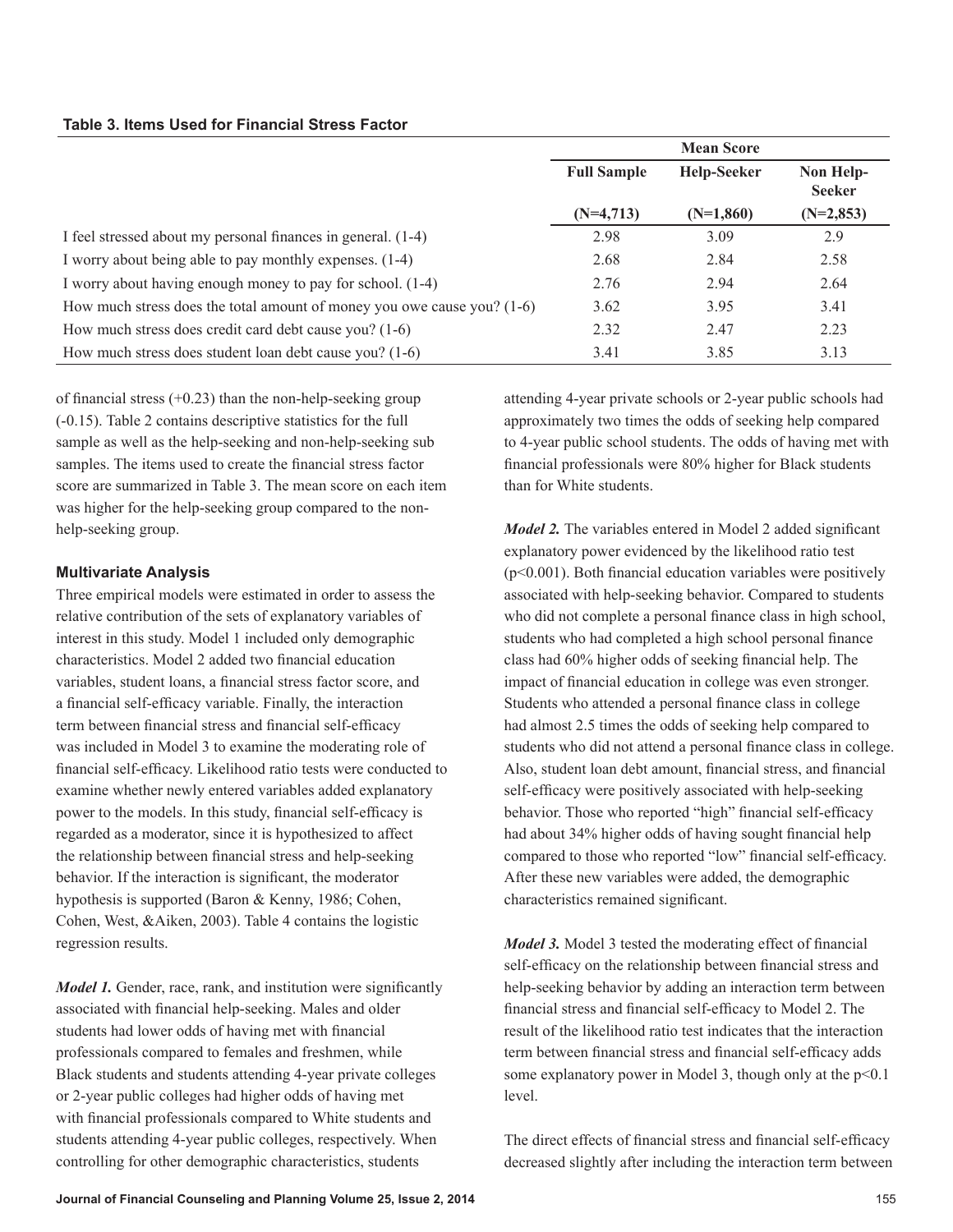financial stress and self-efficacy. The interaction term showed a positive impact on help-seeking behavior, but was only significant at the  $p<0.1$  level. Compared to those with low financial self-efficacy, those with high financial self-efficacy had higher odds of seeking financial help when financial stress increased. Figure 2 illustrates the relationship among financial stress, financial self-efficacy, and help-seeking behavior after controlling for other covariates at the respective means. A steeper slope of the financial stress on the probability to seek help in the high financial self-efficacy group implies that high financial self-efficacy leads financially-stressed students to seek financial help.

#### **Discussion**

The findings in this study contribute to the understanding of the type of college student who may seek financial help. We found that male students are less likely than female students to seek financial help, consistent with the findings by Joo and Grable (2001). There are also differences by racial/ ethnic identity as Black students are more likely to seek help than White students. Our results indicate that students are increasingly less likely to seek help as class rank increases. Although Britt et al. (2011) found that older students were more likely to seek help, there are important differences between the independent variables in the current study and the study by Britt et al. that may be influenced by age. For example, Britt et al. included mental health, income, net worth, and self-perceived financial knowledge as independent variables. Our data did not allow us to measure these variables but did include other variables that were not included in the study by Britt et al. (e.g., race/ethnicity and a richer financial stress measure). These variables may plausibly be correlated with age so our finding may be explained by differences in these factors. Our finding on the relationship between class rank and the probability of seeking help may reflect the recent growth of financial counseling services for college students and the reality that these programs are more likely to reach students at the front end of their college education. Students tend to be more engaged with the university community in the early years of college as many students live on campus and have more opportunities to participate in university programs and to learn about university services.

Compared to students from 4-year public schools, those attending 4-year private or 2-year public schools are almost twice as likely to seek financial help. This could be due to the nature of those schools. Because many private schools have higher tuition (NCES, 2012a), some students and their families may seek help in financing private education. Also, 2-year

schools tend to have more nontraditional students who may have unique financial circumstances, such as lack of financial support from family or full-time employment (Lapovsky, 2008), which may lead to greater help-seeking behavior.

Financial education courses, financial stress, and student loan balances are significant predictors in the model. While Britt et al. (2011) found that less knowledgeable students are more likely to seek help, we found that students who have received personal finance education are more likely to seek help; while this may appear to be a contradiction, there are some possible explanations for our finding. One possible explanation is that students become more aware of local and/or on-campus services through personal finance education. Research has also shown that consumers generally overestimate their ability in a number of areas (Barber & Odean, 2000; Lusardi & Mitchell, 2007; Perry, 2008). Therefore, another possible explanation is that personal finance education reduces student overconfidence in their ability to handle their personal finances. Students who attend personal finance classes are exposed to material that they did not know about prior to the class, which reduces their tendency to overestimate their own level of competency. This speculation needs to be examined more closely by future research. The findings on financial stress are consistent with Grable and Joo (1999) who found that individuals experiencing financially stressful events are more likely to seek help. Those who currently owe larger amounts of student loans are more likely to seek financial help. This is consistent with Britt et al. (2011) who found that students with lower perceived net worth are more likely to seek financial counseling. This may lend further support to concerns about the effect that student loans are having on students. Students may perceive loans as being problematic which motivates them to seek help.

The positive effect of financial self-efficacy on financial help-seeking in the current study provides further evidence of the favorable outcomes associated with self-efficacy in social psychology research (Gecas, 1989). The role of self-efficacy in stress and coping processes has been largely recognized in the cognitive theory of stress and coping (Folkman, 1984; Folkman, Schaefer, & Lazarus, 1979). The current study found only a weak moderating effect of financial self-efficacy on help-seeking behavior. This might be due to the limitation of the financial self-efficacy measure used in the current study. Although previous research (Danes & Haberman, 2007; Dietz, Carrozza, and Ritchey, 2003; Heckman & Grable, 2011; Lapp, 2010) has also utilized relatively simple measures of items of financial self-efficacy, future research should adopt a more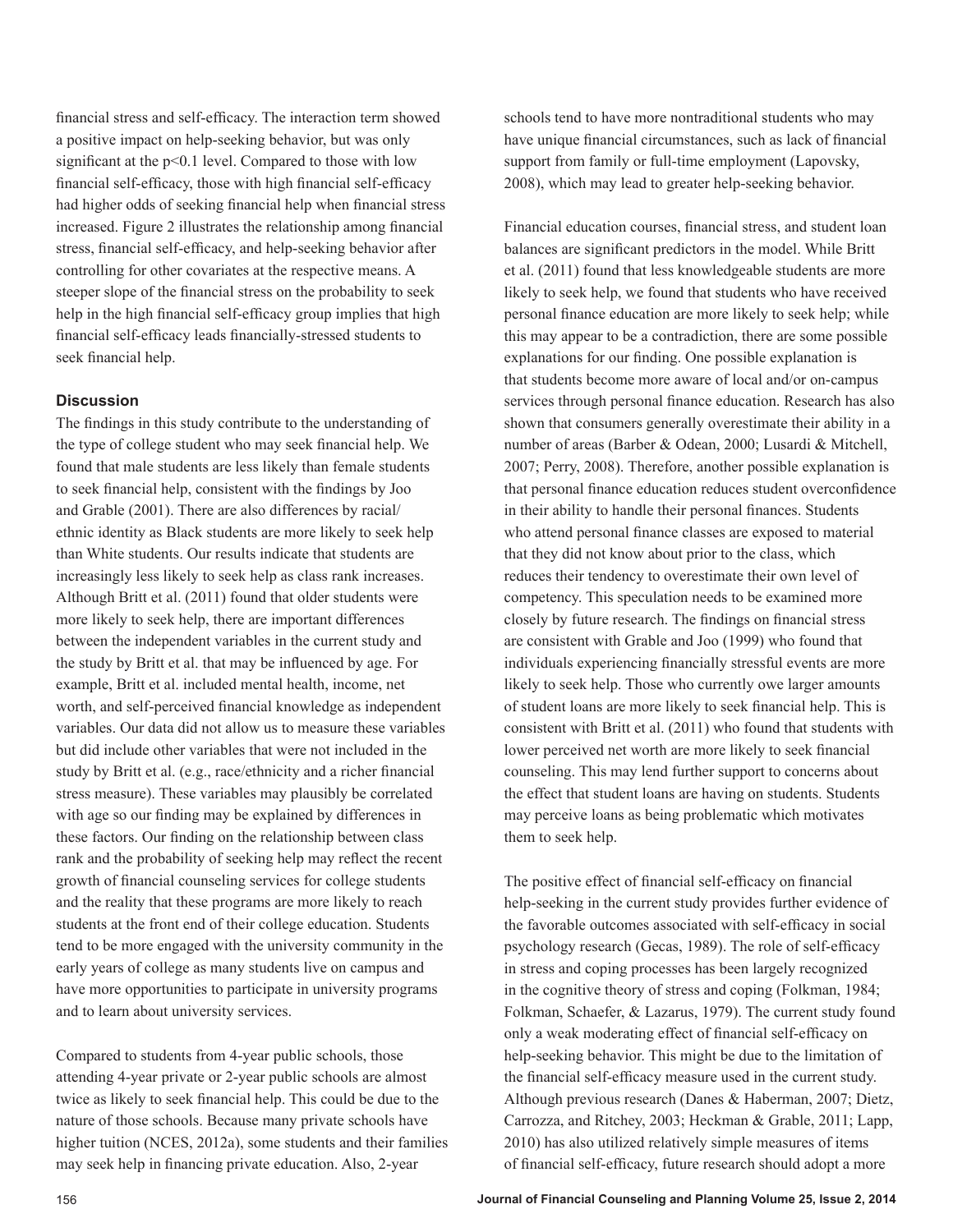| Table 4. Results from Logistic Regression Analysis (N=4,713)          |                 | <b>Iodel 1</b><br>Σ |                   |                    | $\mathbf{\tilde{c}}$<br>Model |                   |                 | Model 3 |                   |
|-----------------------------------------------------------------------|-----------------|---------------------|-------------------|--------------------|-------------------------------|-------------------|-----------------|---------|-------------------|
|                                                                       | م               | <b>SE</b>           | <b>Odds Ratio</b> | <u>م</u>           | SE                            | <b>Odds Ratio</b> | م               | SE      | <b>Odds Ratio</b> |
| Gender (Reference category: Female)                                   |                 |                     |                   |                    |                               |                   |                 |         |                   |
| Male                                                                  | $-0.168*$       | 0.066               | 0.845             | $-0.145*$          | 0.07                          | 0.865             | $-0.148*$       | 0.07    | 0.863             |
| Race (Reference category: White)                                      |                 |                     |                   |                    |                               |                   |                 |         |                   |
| Black                                                                 | $0.596***$      | $\circ$<br>0.11     | 815               | $0.498***$         | 0.121                         | 1.645             | $0.500***$      | 0.121   | 1.648             |
| Hispanic                                                              | 0.28            | 0.202               | .322              | 0.186              | 0.209                         | 1.204             | 0.192           | 0.209   | 1.212             |
| Asian                                                                 | 0.026           | 0.197               | 1.026             | 0.108              | 0.206                         | 1.115             | 0.106           | 0.206   | 1.112             |
| Other race                                                            | $0.318*$        | 0.142               | 1.374             | 0.252 <sup>†</sup> | 0.15                          | 1.287             | 0.2541          | 0.15    | 1.289             |
| Rank (Reference category: Freshman)                                   |                 |                     |                   |                    |                               |                   |                 |         |                   |
| Sophomore                                                             | $-0.193*$       | Ō,<br>0.08          | 0.824             | $-0.278**$         | 0.089                         | 0.757             | $-0.274**$      | 0.089   | 0.761             |
| Junior                                                                | $-0.202*$       | 0.093               | 0.817             | $-0.412***$        | 0.099                         | 0.662             | $-0.409$ ***    | 0.1     | 0.664             |
| Senior                                                                | $-0.366***$     | 0.088               | 0.694             | $-0.614***$        | 0.098                         | 0.541             | $-0.609***$     | 0.099   | 0.544             |
| Other rank                                                            | $-0.431**$      | 0.147               | 0.65              | $-0.565***$        | 0.155                         | 0.568             | $-0.560***$     | 0.155   | 0.571             |
| Institution (Reference category: 4-year public)                       |                 |                     |                   |                    |                               |                   |                 |         |                   |
| 4-year private                                                        | $0.720***$      | 0.073               | 2.054             | $0.594***$         | 0.076                         | 1.812             | $0.593***$      | 0.076   | 1.809             |
| 2-year public                                                         | $0.645***$      | 0.082               | 1.907             | $0.569***$         | 0.086                         | 1.766             | $0.569***$      | 0.086   | 1.767             |
| Financial education in high school                                    |                 |                     |                   | $0.472***$         | 0.074                         | 1.602             | $0.470***$      | 0.074   | 1.6               |
| Financial education in college                                        |                 |                     |                   | $0.854***$         | 0.086                         | 2.348             | $0.857***$      | 0.087   | 2.357             |
| Student loan (\$1,000)                                                |                 |                     |                   | $0.008***$         | 0.002                         | 1.008             | $0.008***$      | 0.002   | 1.008             |
| Financial stress                                                      |                 |                     |                   | $0.323***$         | 0.036                         | 1.381             | $0.193*$        | 0.079   | 1.213             |
| Financial self-efficacy                                               |                 |                     |                   | $0.293***$         | 0.081                         | 1.34              | $0.235***$      | 0.086   | 1.265             |
| Financial stress * Financial self-                                    |                 |                     |                   |                    |                               |                   | $0.158+$        | 0.086   | 171               |
| efficacy                                                              |                 |                     |                   |                    |                               |                   |                 |         |                   |
| Constant                                                              | $-0.692***$     | 0.082               | 0.5               | $-1.129***$        | 0.11                          | 0.323             | $-1.074***$     | 0.114   | 0.342             |
| Nagelkerke R square (-2Log Likeli-<br>hood)                           | 0.054(6131.993) |                     |                   | 0.147 (5780.875)   |                               |                   | 0.148(5777.513) |         |                   |
| Likelihood Ratio Test: x2 (df)                                        | 190.8 (11)***   |                     |                   | 351.1 (5)***       |                               |                   | $3.4(1)$ †      |         |                   |
| Note. $\frac{1}{7}p < 1.$ * $p < 0.5$ . ** $p < 0.1$<br>*** $p$ < 001 |                 |                     |                   |                    |                               |                   |                 |         |                   |
|                                                                       |                 |                     |                   |                    |                               |                   |                 |         |                   |
|                                                                       |                 |                     |                   |                    |                               |                   |                 |         |                   |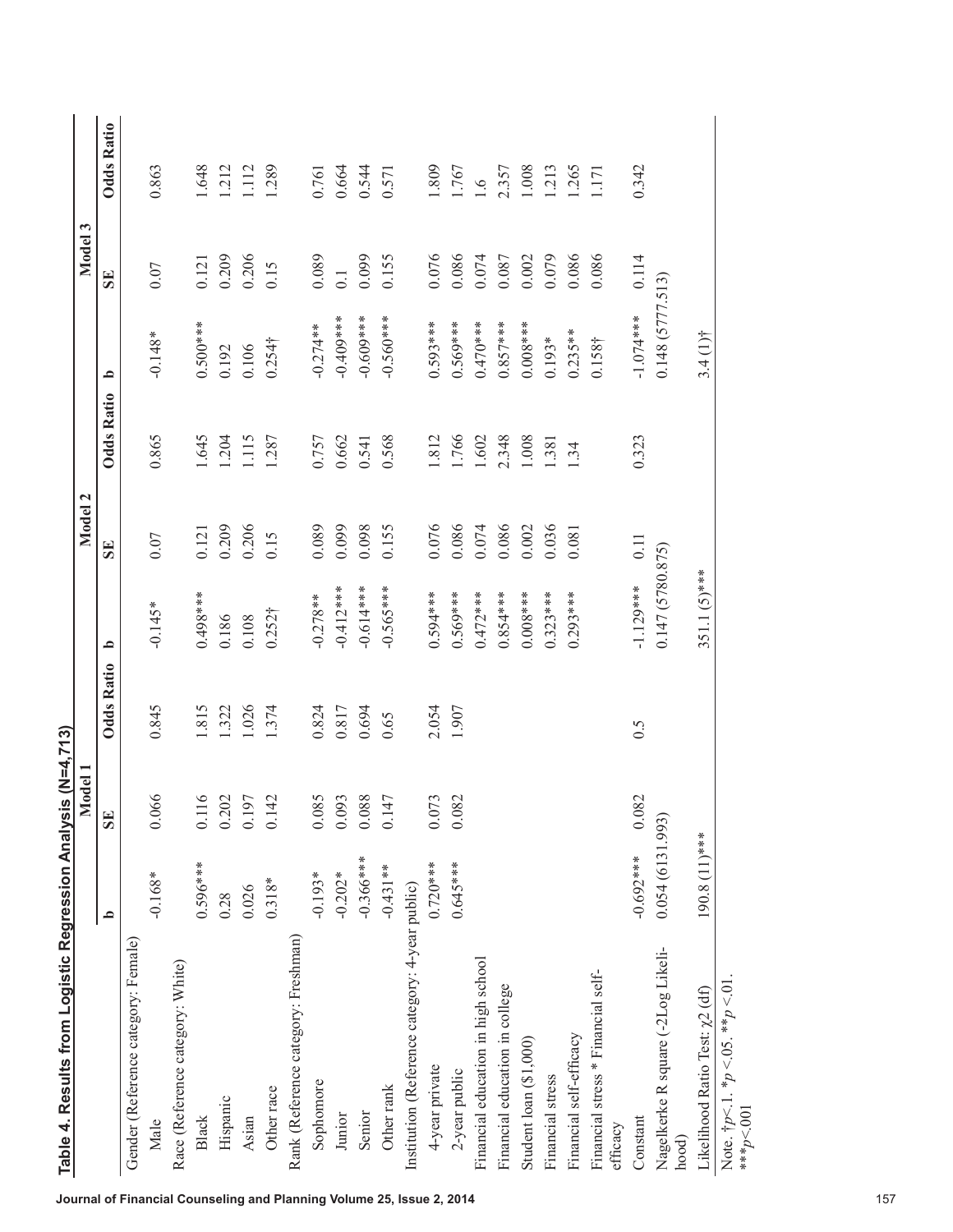



sophisticated measure for financial self-efficacy (e.g., Lown, 2011).

## **Conclusion and Implications**

Seeking financial help in college can be advantageous for students, particularly in the current environment of escalating student loan debt. In this paper, we discuss which student characteristics are associated with increased likelihood of seeking financial help. This information is useful for developing programs and services designed to assist college students with their personal finances. Despite escalating student loan debt, fewer than half of the respondents in the current study have sought financial help. Higher education administrators should consider ways to reach out to populations who underutilize the services available to them— such as men and students further along in their studies. Specifically, we recommend greater focus from financial counselors and administrators on students near graduation because they are less likely to seek help but are likely facing greater financial responsibility and growing debt burdens following graduation. Additionally, there may be ways to capitalize on the finding that new students are more likely to seek financial help. First-year experience classes may be an ideal setting to highlight financial assistance on campus and to begin to educate students about student loan borrowing and repayment so that responsible decisions can be made

throughout their college careers. Students who had taken financial education courses or had participated in financial education workshops were more likely to engage in financial help-seeking. While the mechanism that triggers this behavior needs further research, we suggest that financial education may increase awareness of available resources and services, or may reduce tendencies to overestimate one's own level of competency, which in turn increases the perceived value of professional financial help.

One of the most valuable contributions of this paper is highlighting the relationship between financial stress, financial self-efficacy, and financial help-seeking. As concerns about student financial stress grow, this study provides some evidence that financial self-efficacy could be an important consideration in campus financial wellness initiatives. The results suggest that increasing financial self-efficacy may be an effective way to improve student financial well-being because it leads to seeking financial help. Given that previous research has shown a positive relationship between financial knowledge and financial self-efficacy (Heckman & Grable, 2011), offering personal financial classes on campus may help increase financial self-efficacy among students. This is of course, assuming that financial education increases financial knowledge among students. Future research should consider using experimental designs to more strongly establish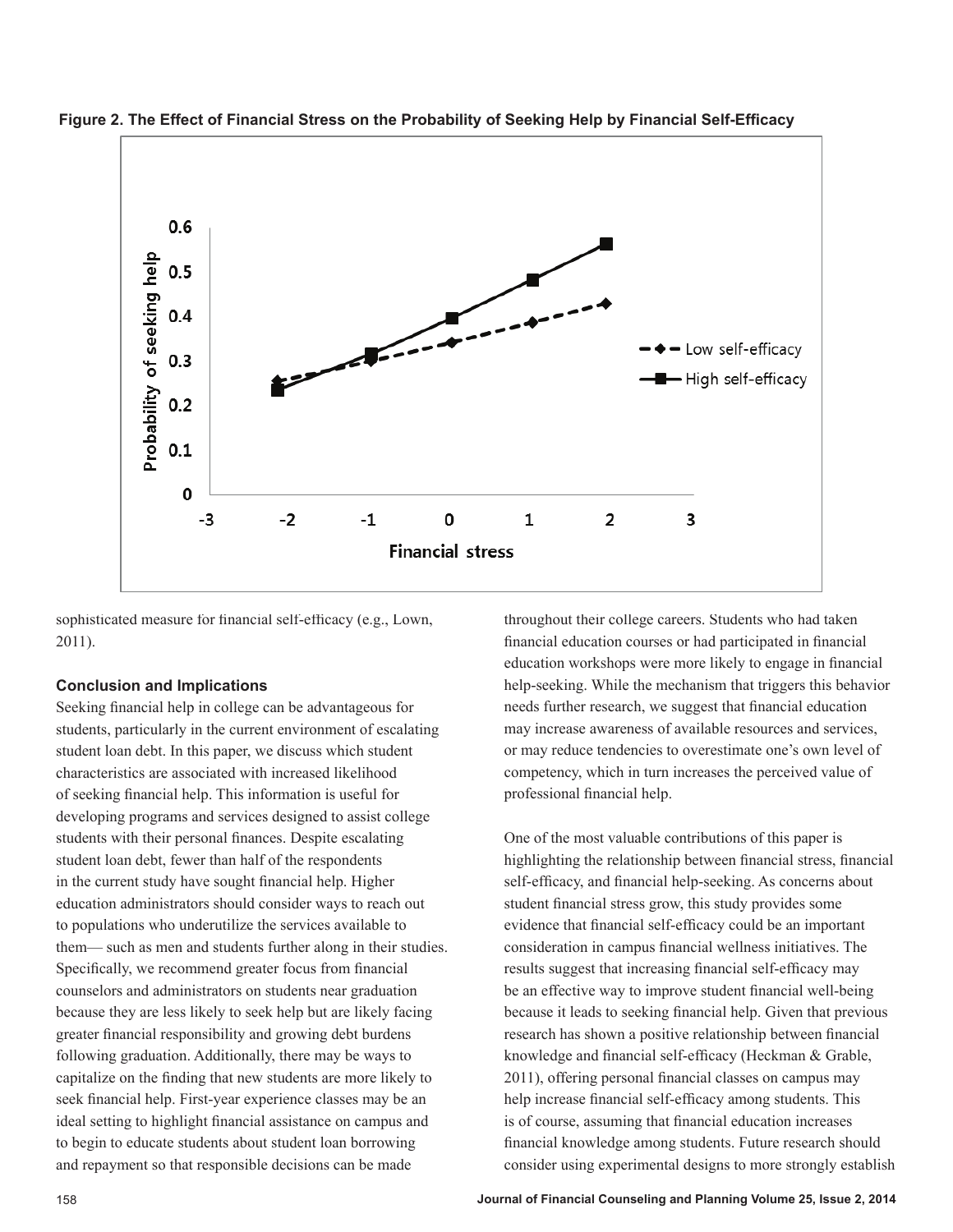the causal relationship between financial stress, financial education, financial knowledge, and financial self-efficacy.

Knowledge and awareness were found to be important antecedents to help-seeking. The implication for the practice of financial planning is to highlight the importance of providing appropriate information that can increase client understanding as an important antecedent to a successful client-practitioner relationship. The relationship between financial stress, financial self-efficacy, and financial helpseeking transfers to the practice of financial planning. Financial stress is positively associated with financial helpseeking, and the positive association is stronger among individuals with high financial self-efficacy. Understanding self-efficacy of clients can inform appropriate outreach in response to economic and market changes. Clients with higher financial self-efficacy may self-identify the need for help and initiate contact, while clients with lower self-efficacy may respond better to advisor-initiated contact.

# **References**

- Archuleta, K. L., Dale, A., & Spann, S. M. (2013). College students and financial distress: Exploring debt, financial satisfaction, and financial anxiety. *Financial Counseling and Planning, 24*(2), 50-62.
- American College Health Association. (2011). *National College Health Assessment II: Reference Group Executive Summary Spring 2011*. Hanover, MD: American College Health Association.
- Bandura, A. (1977). Self-efficacy: Toward a unifying theory of behavioral change. *Psychological Review, 84*(2), 191-215.
- Bandura, A. (1982). Self-efficacy mechanism in human agency. *American Psychologist, 37*(2), 122-147.
- Barber, B. M., & Odean, T. (2000). Trading is hazardous to your wealth: The common stock investment performance of individual investors. *Journal of Finance, 55*(2), 773- 806.
- Baron, R. M., & Kenny, D. A. (1986). The moderator-mediator variable distinction in Social Psychological research: Conceptual, strategic, and statistical considerations. *Journal of Personality and Social Psychology, 51*(6), 1173-1182.
- Britt, S. L., Grable, J. E., Cumbie, J., Cupples, S., Henegar, J., Schindler, K., & Archuleta, K. (2011). Student financial counseling: An analysis of a clinical and non-clinical sample. *Journal of Personal Finance, 10*(2), 95-121.
- Cohen, J., Cohen, P., West, S. G., & Aiken, L. S. (2003). *Applied multiple regression / correlation analysis for the Behavioral Sciences* (3rd ed.). Mahwah, NJ: Erlbaum.
- Danes, S. M., & Haberman, H. R. (2007). Teen financial knowledge, self-efficacy, and behavior: A gendered view. *Financial Counseling and Planning, 18*(2), 48-60.
- Dietz, B. E., Carrozza, M., & Ritchey, P. N. (2003). Does financial self-efficacy explain gender differences in retirement saving strategies? *Journal of Women & Aging, 15*(4), 83-96.
- Folkman, S. (1984). Personal control and stress and coping processes: A theoretical analysis. *Journal of Personality and Social Psychology, 46*(4), 839-852.
- Folkman, S., Scheaefer, C., & Lazarus, R. S. (1979). Cognitive processes as mediators of stress and coping. In V. Hamilton & D. M. Warburton (Eds.), *Human stress and cognition: An information-processing approach* (pp. 265- 298). London, UK: Wiley.
- Gecas, V. (1989). The social psychology of self-efficacy. *Annual Review of Sociology*, 15, 291-316.
- Grable, J. E. & Joo, S. (1999). Financial help-seeking behavior: Theory and implications. *Financial Counseling and Planning, 10*(1), 14-25.
- Grable, J. E. & Joo, S. (2001). A further examination of financial help-seeking behavior. *Financial Counseling and Planning, 12*(1), 55-65.
- Hayhoe, C. R., Leach, L. J., Turner, P. R., Bruin, M. J., & Lawrence, R. C. (2000). Differences in spending habits and credit use of college students. *Journal of Consumer Affairs, 34*(1), 113-133.
- Heckman, S. J., & Grable, J. E. (2011). Testing the role of parental debt attitudes, student income, dependency status, and financial knowledge have in shaping financial self-efficacy among college students. *College Student Journal, 45*(1), 51-64.
- Hira, T. (2010). *The NEFE quarter century project: Implications for researchers, educators, and policy makers from a quarter century of financial education*. Denver, CO: National Endowment for Financial Education. Retrieved from http://www.nefe.org/ LinkClick.aspx?fileticket=A2P8jPuIqkw%3d&tabid=934
- Joo, S., Durband, D. B., & Grable, J. (2008). The academic impact of financial stress on college students. *Journal of College Student Retention, 10*(3), 287-305.
- Joo, S., & Grable, J. E. (2001). Factors associated with seeking and using professional retirement-planning help. *Family and Consumer Sciences Research Journal, 30*(1), 37-63.
- Lapovsky, L. (2008). Rethinking student aid: Nontraditional students. In S. Baum, M. McPherson, & P. Steele (Eds.), *The effectiveness of student aid policies: What the research tells us* (pp.141-158). New York, NY: The